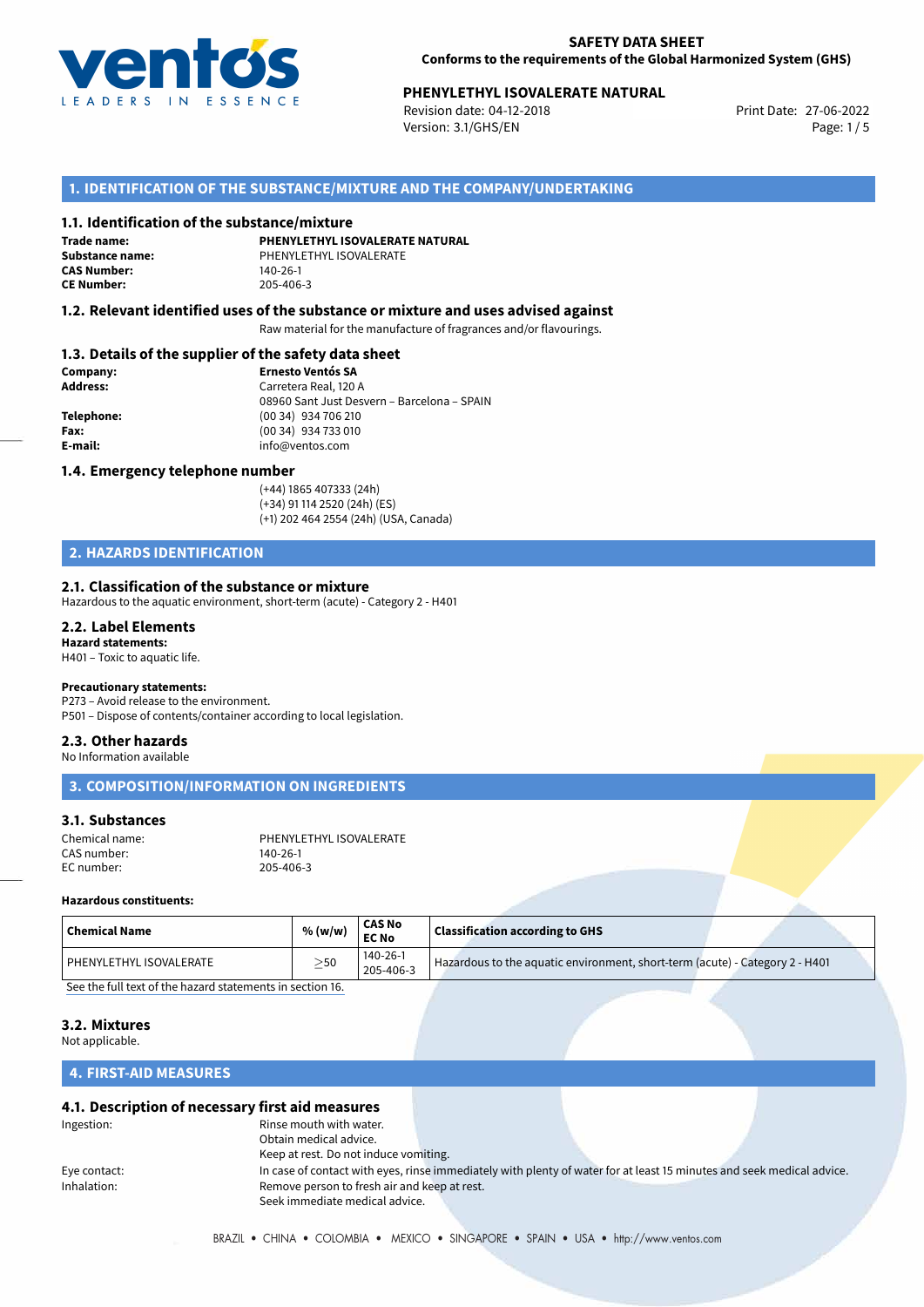

# **PHENYLETHYL ISOVALERATE NATURAL**<br>
Revision date: 04-12-2018<br> **Print Date: 27-06-2022**

Revision date: 04-12-2018 Version: 3.1/GHS/EN Page: 2 / 5

Skin contact: Take off immediately all contaminated clothing. Thoroughly wash affected skin with soap and water. Seek medical attention if symptoms persist.

### **4.2. Most important symptoms and effects, both acute and delayed**

No information available.

### **4.3. Indication of any immediate medical attention and special treatment needed**

No information available.

## **5. FIRE-FIGHTING MEASURES**

### **5.1. Extinguishing Media**

Water spray, carbon dioxide, dry chemical powder or appropriate foam. For safety reasons do not use full water jet.

### **5.2. Special hazards arising from the substance or mixture**

Known or Anticipated Hazardous Products of Combustion: Emits toxic fumes under fire conditions.

### **5.3. Advice for firefighters**

High temperatures can lead to high pressures inside closed containers. Avoid inhalation of vapors that are created. Use appropriate respiratory protection. Do not allow spillage of fire to be poured into drains or watercourses. Wear self-contained breathing apparatus and protective clothing.

# **6. ACCIDENTAL RELEASE MEASURES**

### **6.1. Personal precautions, protective equipment and emergency procedures**

Evacuate surronding areas. Ensure adequate ventilation. Keep unnecessary and unprotected personnel from entering. Do not breathe vapor/spray. Avoid contact with skin and eyes. Information regarding personal protective measures: see section 8.

### **6.2. Environmental precautions**

To avoid possible contamination of the environment, do not discharge into any drains, surface waters or groundwaters.

### **6.3. Methods and materials for containment and cleaning up**

Cover with an inert, inorganic, non-combustible absorbent material (e.g. dry-lime, sand, soda ash). Place in covered containers using non-sparking tools and transport outdoors. Avoid open flames or sources of ignition (e.g. pilot lights on gas hot water heater). Ventilate area and wash spill site after material pickup is complete.

### **6.4. Reference to other sections**

Information regarding exposure controls, personal protection and disposal considerations can be found in sections 8 and 13.

### **7. HANDLING AND STORAGE**

### **7.1. Precautions for safe handling**

Do not store or handle this material near food or drinking water. Do not smoke. Avoid contact with the eyes, skin and clothing. Wear protective clothing and use glasses. Observe the rules of safety and hygiene at work. Keep in the original container or an alternative made from a compatible material.

### **7.2. Conditions for safe storage, including any incompatibilities**

Store in tightly closed and preferably full containers in a cool, dry and ventilated area, protected from light. Keep away from sources of ignition (e.g. hot surfaces, sparks, flame and static discharges). Keep away from incompatible materials (see section 10).

### **7.3. Specific end use(s)**

No information available.

### **8. EXPOSURE CONTROLS AND PERSONAL PROTECTION**

### **8.1. Control parameters**

Components with occupational exposure limits: None known.

### **8.2. Exposure controls**

Measures should be taken to prevent materials from being splashed into the body. Provide adequate ventilation, according to the conditions of use. Use a mechanical exhaust if required.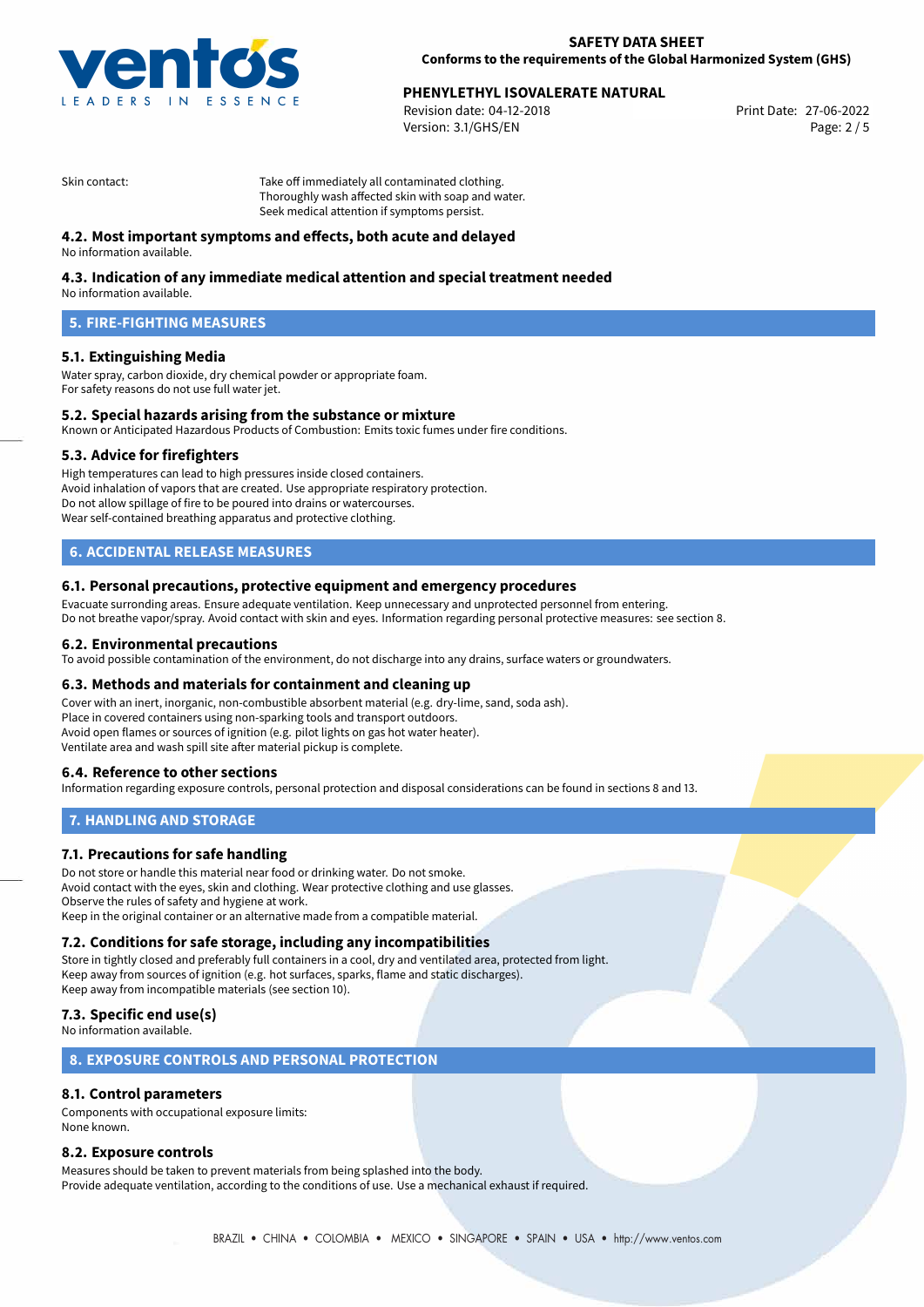

# **PHENYLETHYL ISOVALERATE NATURAL**<br>
Revision date: 04-12-2018<br>
Print Date: 27-06-2022

Revision date: 04-12-2018 Version: 3.1/GHS/EN Page: 3 / 5

### **8.3. Individual protection measures, such as personal protective equipment**

Eye/Face protection: Chemical safety goggles are recommended. Wash contaminated goggles before reuse. Chemical-resistant gloves are recommended. Wash contaminated gloves before reuse. Body protection: Personal protective equipment for the body should be selected based on the task being performed and the risks involved. Respiratory Protection: In case of insufficient ventilation, use suitable respiratory equipment. Environmental exposure controls: Emissions from ventilation or process equipment should be checked to ensure they comply with environmental protection legislation. In some cases, filters or engineering modifications to the process equipment will be necessary to reduce emissions to acceptable levels.

# **9. PHYSICAL AND CHEMICAL PROPERTIES**

### **9.1. Information on basic physical and chemical properties**

| Appearance:                            | Liquid                    |
|----------------------------------------|---------------------------|
| Colour:                                | Conforms to standard      |
| Odour:                                 | Conforms to standard      |
| Odour theshold:                        | Not determined            |
| pH:                                    | Not determined            |
| Melting point/freezing point:          | Not determined            |
| Boling point/boiling range:            | Not determined            |
| Flash point:                           | $101^{\circ}$ C           |
| Evaporation rate:                      | Not determined            |
| Flammability:                          | Not determined            |
| Lower flammability/Explosive limit:    | Not determined            |
| Upper flammability/Explosive limit:    | Not determined            |
| Vapour pressure:                       | 133,3226 (Pa)             |
| Vapour Density:                        | Not determined            |
| Density:                               | $0,974-0,977$ g/mL (20°C) |
| Relative density:                      | $0,974 - 0,977$ (20°C)    |
| Water solubility:                      | <b>INSOLUBLE IN WATER</b> |
| Solubility in other solvents:          | SOLUBLE IN ETHANOL        |
| Partition coefficient n-octanol/water: | Not determined            |
| Auto-ignition temperature:             | Not determined            |
| Decomposition temperature:             | Not determined            |
| Viscosity, dynamic:                    | Not determined            |
| Viscosity, kinematic:                  | Not determined            |
| Explosive properties:                  | Not determined            |
| Oxidising properties:                  | Not determined            |
|                                        |                           |

### **10. STABILITY AND REACTIVITY**

### **10.1. Reactivity**

No hazardous reactions if stored and handled as prescribed/indicated.

### **10.2. Chemical stability**

The product is stable if stored and handled as prescribed/indicated.

### **10.3. Possibility of hazardous reactions**

No hazardous reactions if stored and handled as prescribed/indicated.

### **10.4. Conditions to Avoid**

Conditions to Avoid: Excessive heat, flame or other ignition sources.

### **10.5. Incompatible materials**

Avoid contact with strong acids and bases and oxidizing agents.

### **10.6. Hazardous decomposition products**

During combustion may form carbon monoxide and unidentified organic compounds.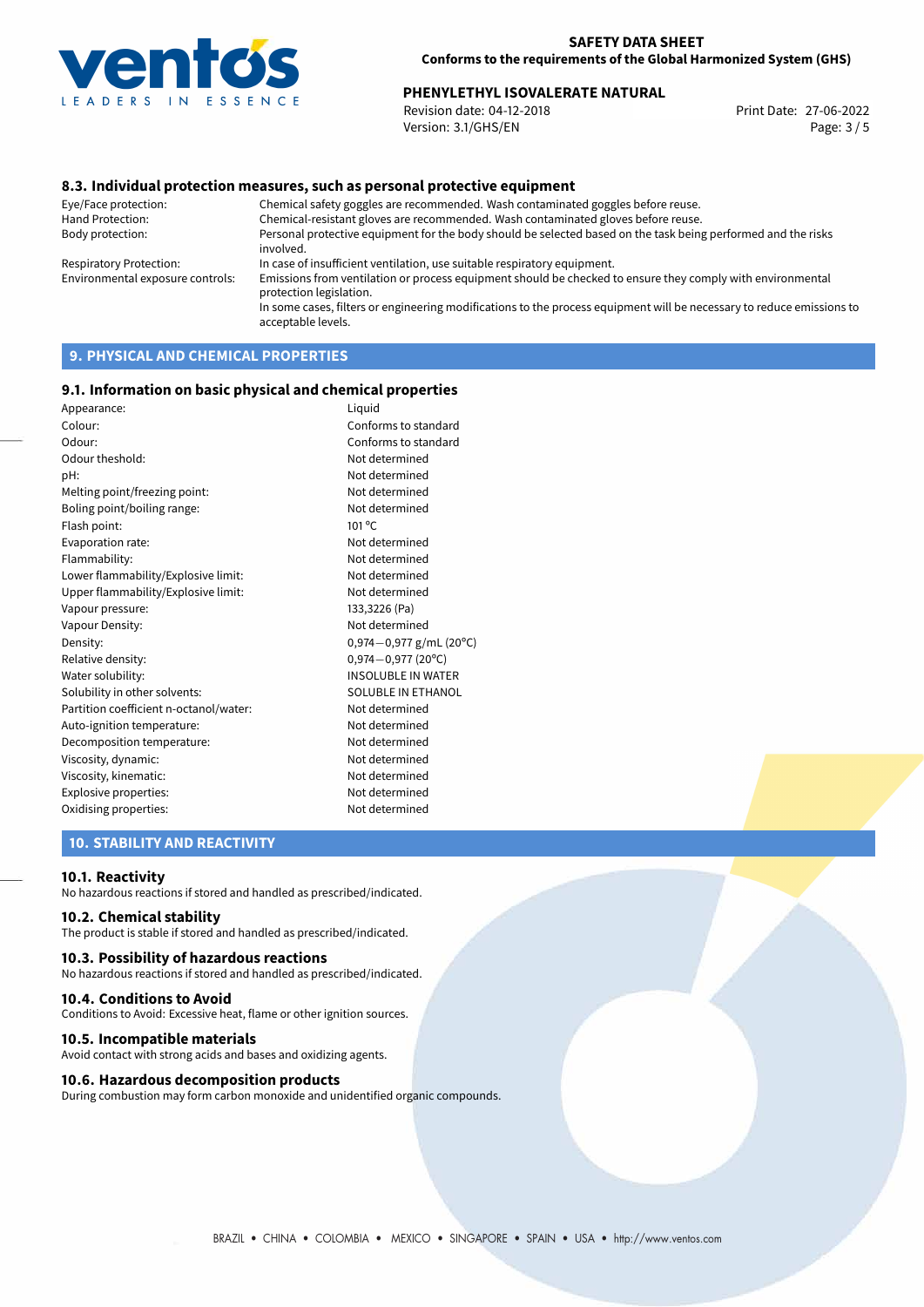

# **PHENYLETHYL ISOVALERATE NATURAL**<br>
Revision date: 04-12-2018<br>
Print Date: 27-06-2022

Revision date: 04-12-2018 Version: 3.1/GHS/EN Page: 4 / 5

# **11. TOXICOLOGICAL INFORMATION**

| Based on the data available, the criteria for classification are not met. |
|---------------------------------------------------------------------------|
| Based on the data available, the criteria for classification are not met. |
| Based on the data available, the criteria for classification are not met. |
| Based on the data available, the criteria for classification are not met. |
| Based on the data available, the criteria for classification are not met. |
| Based on the data available, the criteria for classification are not met. |
| Based on the data available, the criteria for classification are not met. |
| Based on the data available, the criteria for classification are not met. |
| Based on the data available, the criteria for classification are not met. |
| Based on the data available, the criteria for classification are not met. |
|                                                                           |

# **12. ECOLOGICAL INFORMATION**

### **12.1. Toxicity**

**Assessment:** Toxic to aquatic life. **Experimental/calculated data:** No information available.

# **12.2. Degradability**

No information available.

### **12.3. Bioaccumulative potential**

No information available.

### **12.4. Soil mobility**

No information available.

## **12.5. Other adverse effects**

See also sections 6, 7, 13 and 15 Do not allow to get into waste water or waterways.

### **13. DISPOSAL CONSIDERATIONS**

### **13.1. Waste treatment methods**

Dispose of in accordance with national and local environmental regulations.

### **14. TRANSPORT INFORMATION**

|                                  | <b>ADR/RID/ADN</b>                | <b>IMDG</b>                       | <b>IATA-ICAO</b>                  |
|----------------------------------|-----------------------------------|-----------------------------------|-----------------------------------|
| 14.1. UN Number                  | Not classified as hazardous goods | Not classified as hazardous goods | Not classified as hazardous goods |
| 14.2. UN Proper Shipping Name    | Not applicable                    | Not applicable                    | Not applicable                    |
| 14.3. Transport Hazard Class(es) | Not applicable                    | Not applicable                    | Not applicable                    |
| 14.4. Packing Group              | Not applicable                    | Not applicable                    | Not applicable                    |
| 14.5. Environmental hazards      | No                                | <b>No</b>                         | No                                |
| <b>Additional information</b>    |                                   |                                   |                                   |

### **14.6 Special precautions for user**

None known

### **14.7. Transport in bulk according to Annex II of MARPOL 73/78 and the IBC Code**

No information available

# **15. REGULATORY INFORMATION**

# **15.1. Safety, health and environmental regulations/legislation specific for the substance or mixture**

No information available

# **16. OTHER INFORMATION**

**Full text of the R-phrases, hazard statements and precautionary statements mentioned in section 3:** H401 – Toxic to aquatic life.